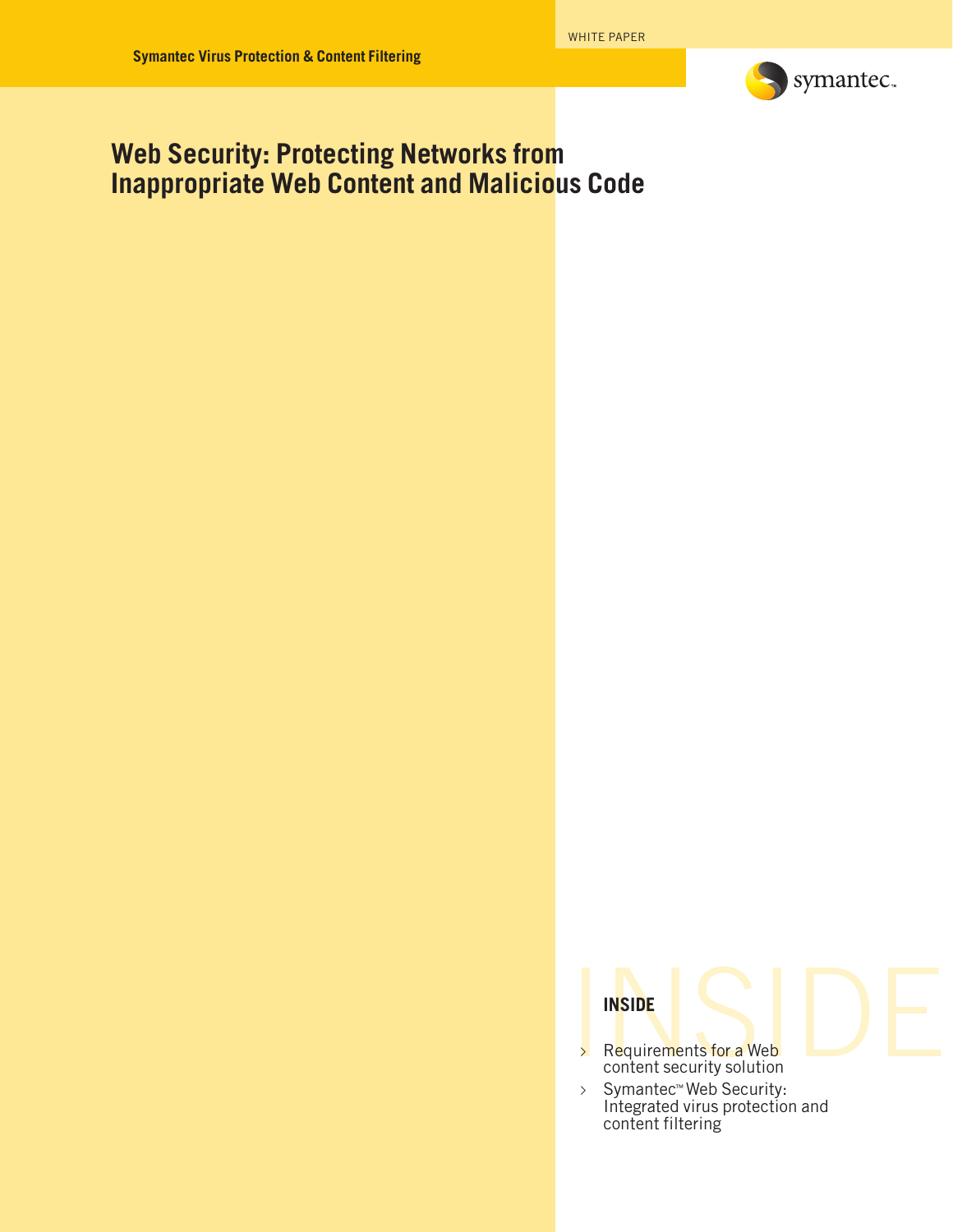# **Contents**

| Symantec <sup>™</sup> Web Security: Integrated virus protection and content filtering 9 |
|-----------------------------------------------------------------------------------------|
|                                                                                         |
|                                                                                         |
|                                                                                         |
|                                                                                         |
|                                                                                         |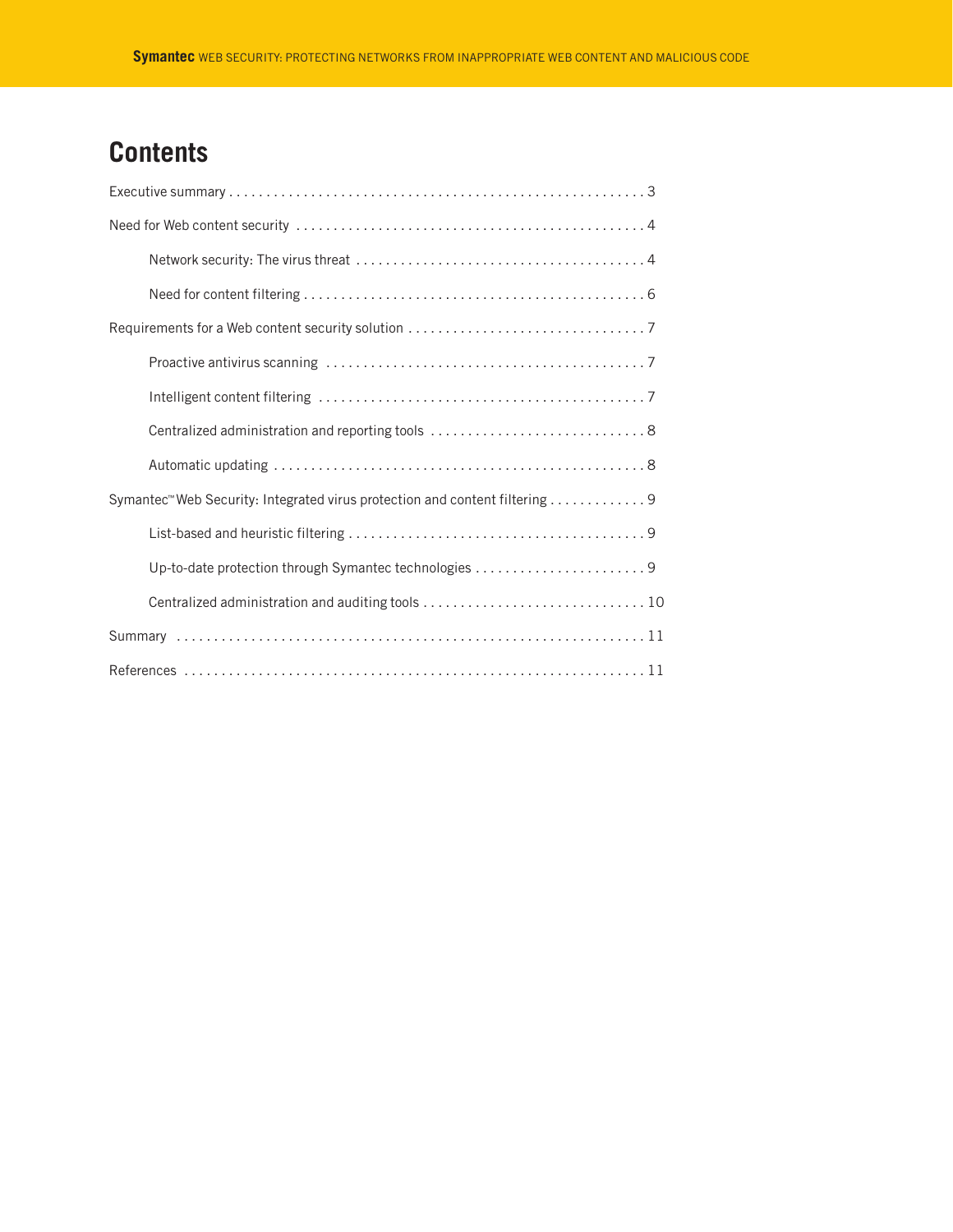## √ **Executive summary**

Threats to corporate infrastructures like the recent Nimda worm signal the dawn of a new era of destructive virus and malicious code attacks on enterprises and academic institutions. The multipronged attack of this worm—which used email messages and Web pages as transmission routes caused organizations to redefine the concept of network security.

The widespread infection inflicted by Nimda "in the wild," with destruction often spread by the simple act of visiting a Web site, means that organizations now need a multi-protocol defense to maintain network security. In addition to protection at the SMTP gateway, administrators must implement virus protection and content filtering at the HTTP/FTP gateway to protect networks from becoming unwitting carriers of this new class of attack.

Integrated virus protection and content filtering strengthen network security, while avoiding inappropriate URL access by employees with an inherent loss of productivity, corporate liability, and bandwidth consumption; and inappropriate access by students and researchers with resulting ineffective learning and potential loss of funding. The Symantec Web Security solution is the answer to a multi-protocol defense: it offers tight integration, and provides a low-latency, high-performance solution that meets the needs of both administrators and users.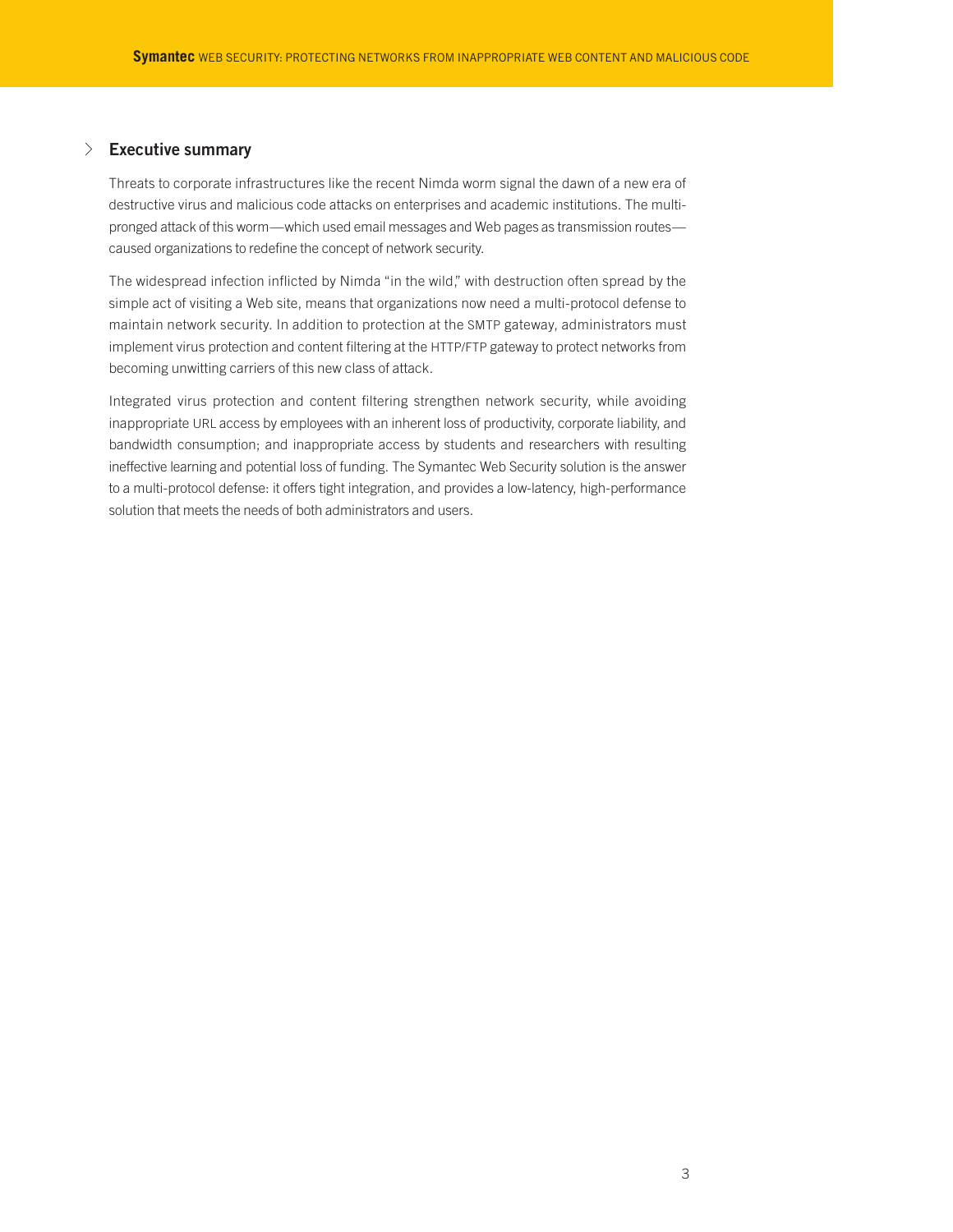## √ **Need for Web content security**

The Internet provides quick, easy access to research for corporate employees and executives, as well as academic researchers and students. It supports collaboration across geographic areas and facilitates information delivery to a wide audience. Web content has evolved from static online brochures with simple text and photographs to dynamic, interactive, multimedia files with animated graphics. Along with meteoric growth in terms of number of Web sites and number of users, organizations use the Web in a growing number of business and educational applications.

Yet, the benefit of easy information access is accompanied by the rapid growth of a range of threats to network security, employee productivity, effective learning, corporate liability, and bandwidth consumption.

#### NETWORK SECURITY: THE VIRUS THREAT

### *The continued rise in viruses*

The ICSA Labs 6th Annual Computer Virus Prevalence Survey (conducted in 2000) reports that organizations can expect between 14 and 91 virus encounters per month per 1000 PCs! The same survey showed that 76 percent of organizations perceived that the virus problem was somewhat worse or much worse in the year 2000.

Compounding the threat that email-borne viruses (e.g., macro viruses) pose, is the potential for infection with malicious code that can spread quickly throughout an organization's network before detection. Malicious code can accompany mobile code on Web pages, Web-based mail, and HTTP and FTP file downloads. Malicious code threats include attachments to Web-based email programs; mobile code such as Java, JavaScript, and ActiveX used to execute simple graphics or animation programs on Web pages; and documents or software downloaded via FTP or HTTP. For example, Internet users could download what appears to be a perfectly legitimate program when in actuality it is one that carries hidden intent (i.e., a Trojan Horse program); this would expose the network to hackers. In another example, programming code authorizing remote access to a network can reside unnoticed in browser cookies or Web applets.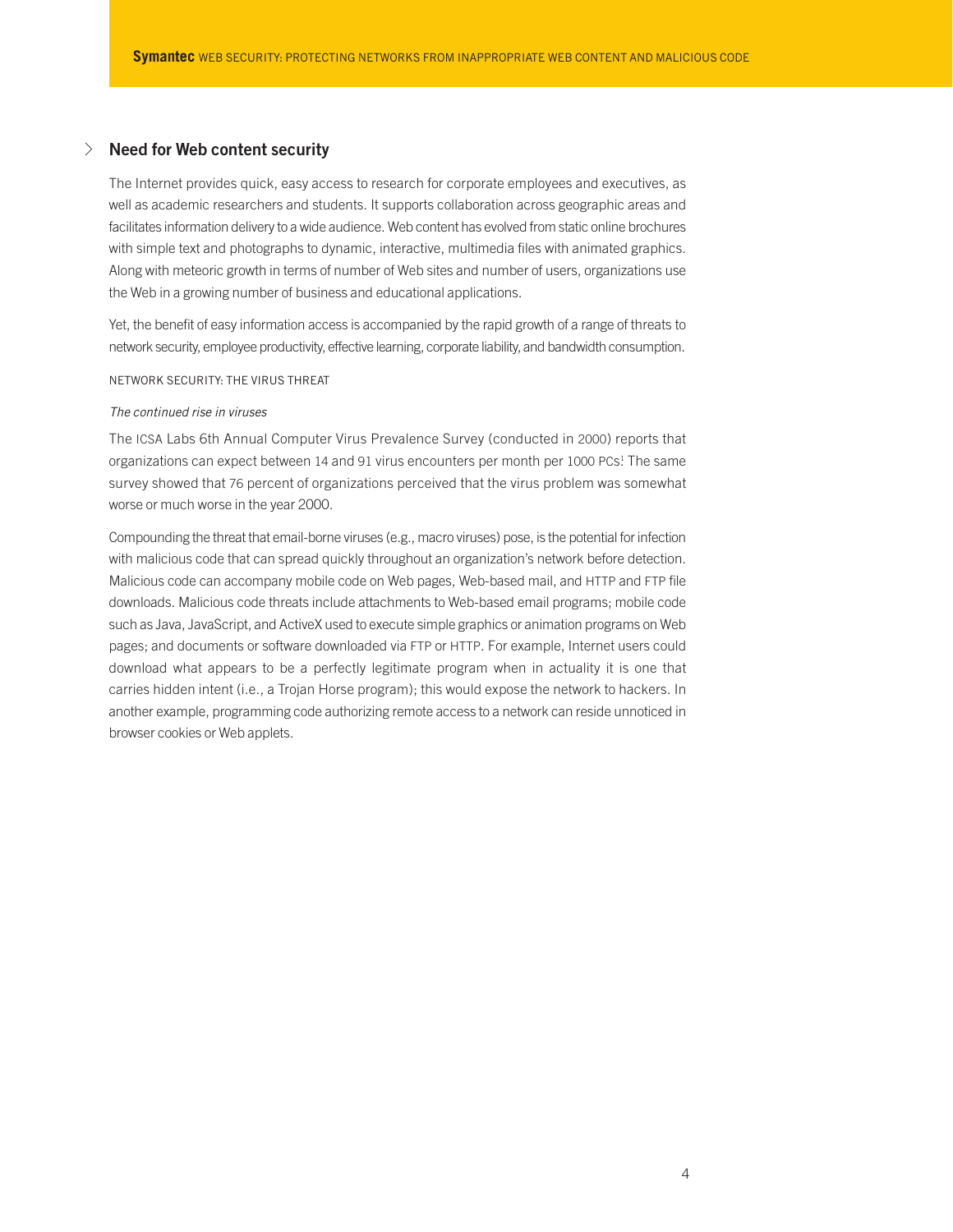#### *Nimda, the blended threat attack*

A recent example of a new type of blended threat was a worm that used multiple methods of massmailing to spread. Deriving its name from the reverse spelling of "admin", the Nimda worm would send itself out via email, infecting machines over a network as it pinpointed unpatched or already vulnerable Microsoft® IIS Web servers. It also created such side effects as increased network traffic which caused bandwidth problems, and created security holes by forging guest accounts with administrator privileges which in turn generated open shares on infected systems.

This is how Nimda worked: a message would arrive at an inbox with an attachment that was not always visible and which contained a randomly generated subject line and no body message. By searching the user's incoming and outgoing email boxes, the worm would use its own SMTP engine to email itself to all of the addresses stored on the recipient machine. Just opening the email was enough to infect users' PCs.

A second Nimda transmission method involved shared drives. The worm would search for open shares over a network and attempt to copy its executable self onto those systems.

Nimda also used the Web to propagate. When users visited a compromised Web site (which also included legitimate sites), the server would run a script in an attempt to download a Microsoft Outlook file that contained the Nimda worm. The worm would then create an open network share on the infected machine, thus allowing access to the system. Nimda specifically targeted Microsoft IIS servers by taking advantage of the known Universal Web Traversal exploit, which was similar to the exploit used in the CodeRed attack.

Nimda, the multi-pronged attack which affected tens of thousands of companies worldwide in September 2001, illustrates the rise in Web-based virus attacks. While email-based attacks remain the leading source of infections, Nimda demonstrated that merely an innocent visit to an infected Web site could lead to an epidemic. Even further, it showed that taking the drastic step of temporarily shutting down corporate email servers does not always protect an enterprise from the spread of viruses like itself, since they are able to spread in a variety of ways. What this means is that the Web itself is an entry point for malicious content, and the scope of network security must now expand to address this threat. Network security, in effect, now encompasses Web security. In addition to addressing potential threats from the SMTP protocol, administrators must focus on the HTTP and FTP protocols as potential virus transmission routes.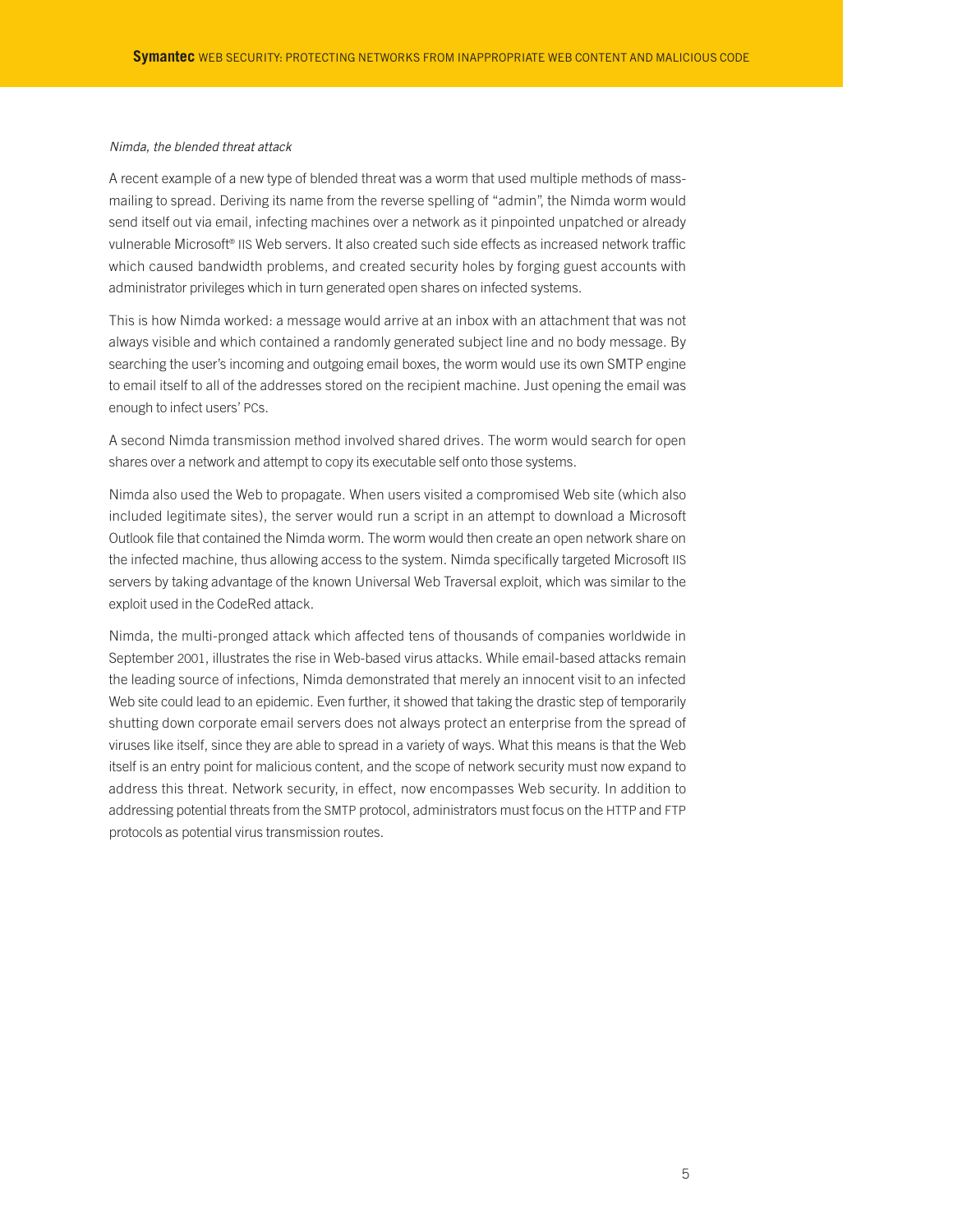#### NEED FOR CONTENT FILTERING

In parallel with this expanded viral threat to network security, the need for filtering of Web URLs, also known as content filtering, remains acute. Inappropriate or unauthorized access to various Web sites can negatively affect organizations and academic institutions in terms of lost productivity, corporate liability, and bandwidth consumption.

#### *Loss of productivity and ineffective learning*

According to a survey conducted by U.S. based National Family Opinion (NFO), 50 percent of corporate employees regularly use the Internet for personal activities? An employee with an annual salary of \$65,000 who spends one hour per day surfing the Web on company time could cost a company over \$8,125 per year. Multiply this number by one thousand or several thousand employees and the productivity costs to an organization from inappropriate Internet use quickly rise. In an educational setting, an hour spent chatting or playing games results in a less effective learning experience.

#### *Corporate liability and education legislation*

Internet access to inappropriate material—including pornographic or hate-related materials—can expose an organization to charges of creating a hostile work environment. Organizations and executives may be held liable for failing to enforce federal, state, and local laws regarding sexual harassment, discrimination, and child pornography if employees or students download, display, or forward inappropriate materials received over the Internet. Even cached HTML pages and images viewed in privacy may be used as evidence of criminal activity. In one example of the potential impact of inappropriate Internet material, employees at U.S. based CitiGroup and Morgan Stanley Dean Witter sued employers for distress caused by racist jokes received over company email systems?

In the educational arena, the Children's Internet Protection Act (CIPA), which became law in the United States on April 20, 2001, could decrease funding at schools and libraries that fail to prevent exposure of minors to inappropriate Web content and fail to institute content filtering. CIPA imposes restrictions on the universal service assistance available through the Library Services and Technology Act, Title III of the Elementary and Secondary Education Act, and the Universal Service discount program known as "E-rate."

#### *Bandwidth consumption*

Unauthorized bandwidth usage—bandwidth that carries traffic without benefit to the organization can result in bottlenecks that slow legitimate network traffic and activities. Applications that require sustained Internet access (e.g., streaming media such as Internet Radio, Pointcast/EntryPoint, and stock ticker agents) can negatively affect network performance. Upgrading to a faster line in an attempt to improve performance only increases ongoing costs.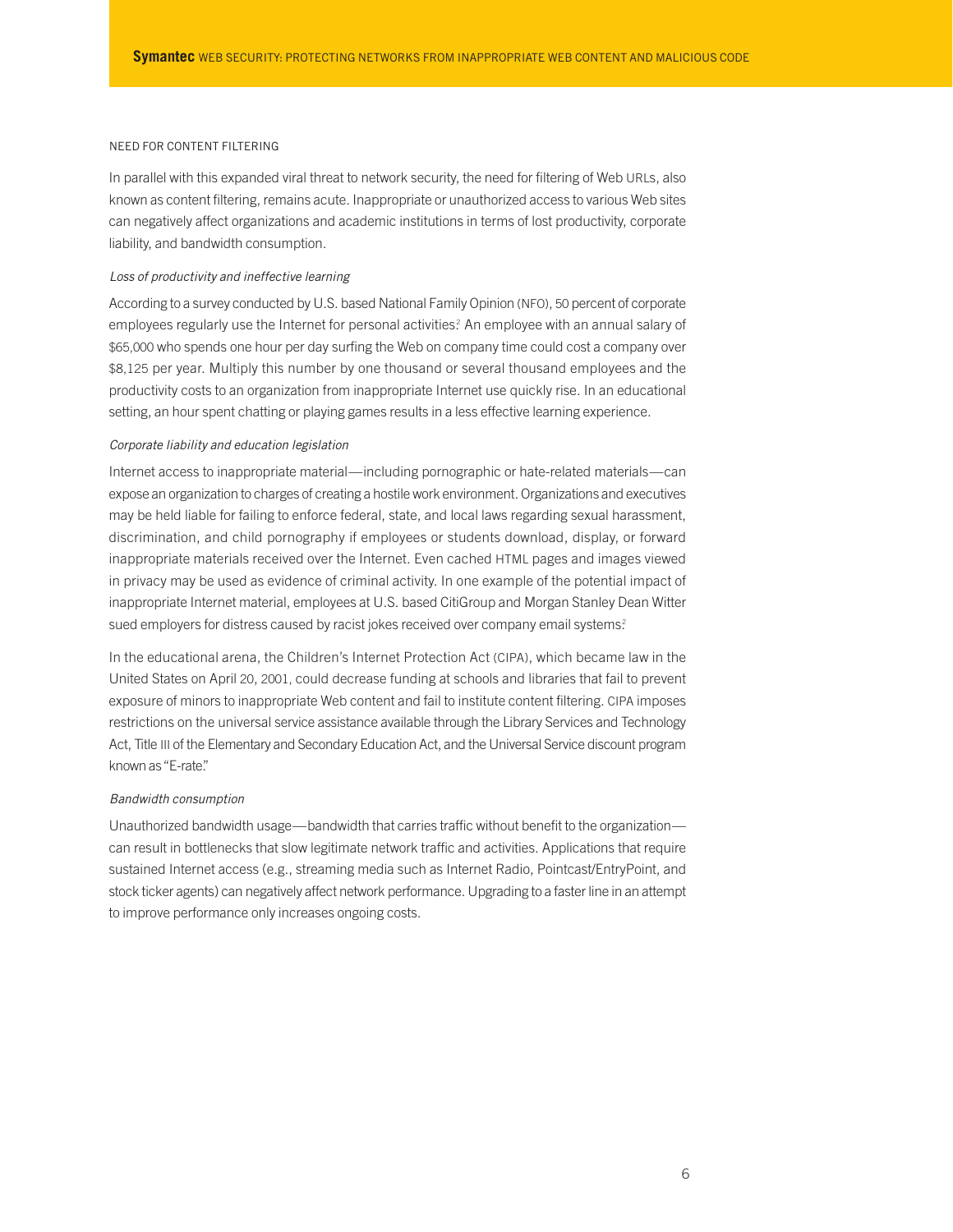## √ **Requirements for a Web content security solution**

A Web content security solution with both proactive antivirus scanning and intelligent content filtering at the HTTP/FTP gateway provides two-tier protection against the "Web vector"access point being increasingly exploited. Since viruses typically exploit the weak link in a system, including only one type of protection exposes the network to potential infection.

Of equal importance, the Web content security solution must not interfere with the normal flow of business or impair the learning process in educational institutions. Slow-to-respond client machines lead to helpdesk complaints, frustrated students and teachers, and administrative headaches. Antivirus scanning and intelligent content filtering must be performed without introducing latency; a high-performance, high-throughput solution is needed. Integration between the two scanning functions, plus centralized administration, ensures a high-performance low-latency solution.

The primary requirements for a Web content security solution include the following:

- Proactive antivirus scanning
- Intelligent content filtering
- Centralized administration and reporting tools
- Automated updating

#### PROACTIVE ANTIVIRUS SCANNING

Viruses and malicious code have evolved from transmission primarily via removable media to transmission via email, and now to propagation via the Web. In each step of this evolution, virus writers have exploited the least protected media or transmission route.

In this ongoing joust with writers of viruses and malicious code, proactive antivirus scanning at the HTTP/FTP gateway minimizes exposure to potentially lethal executables and provides the same level of protection for Web-based email, HTTP/FTP downloads, and Web page browsing that is provided for SMTP email. As with context filtering, a product that provides antivirus scanning at the HTTP/FTP gateway, which is list-based and heuristic, protects the organization from both known and unknown malicious code.

#### INTELLIGENT CONTENT FILTERING

In the past, content filtering techniques used lists of known Web site URLs with inappropriate content. Although this solution provided a relatively effective way of blocking access to known problem Web sites, the software vendors' ability to find and update the list of URLs limited this technique. This method of filtering is losing its effectiveness due to changes in the way that Web content is delivered. Today, URLs are rapidly redirected or use multiple host IPs. And cached pages can give users access to restricted content even if a specific site address is blocked.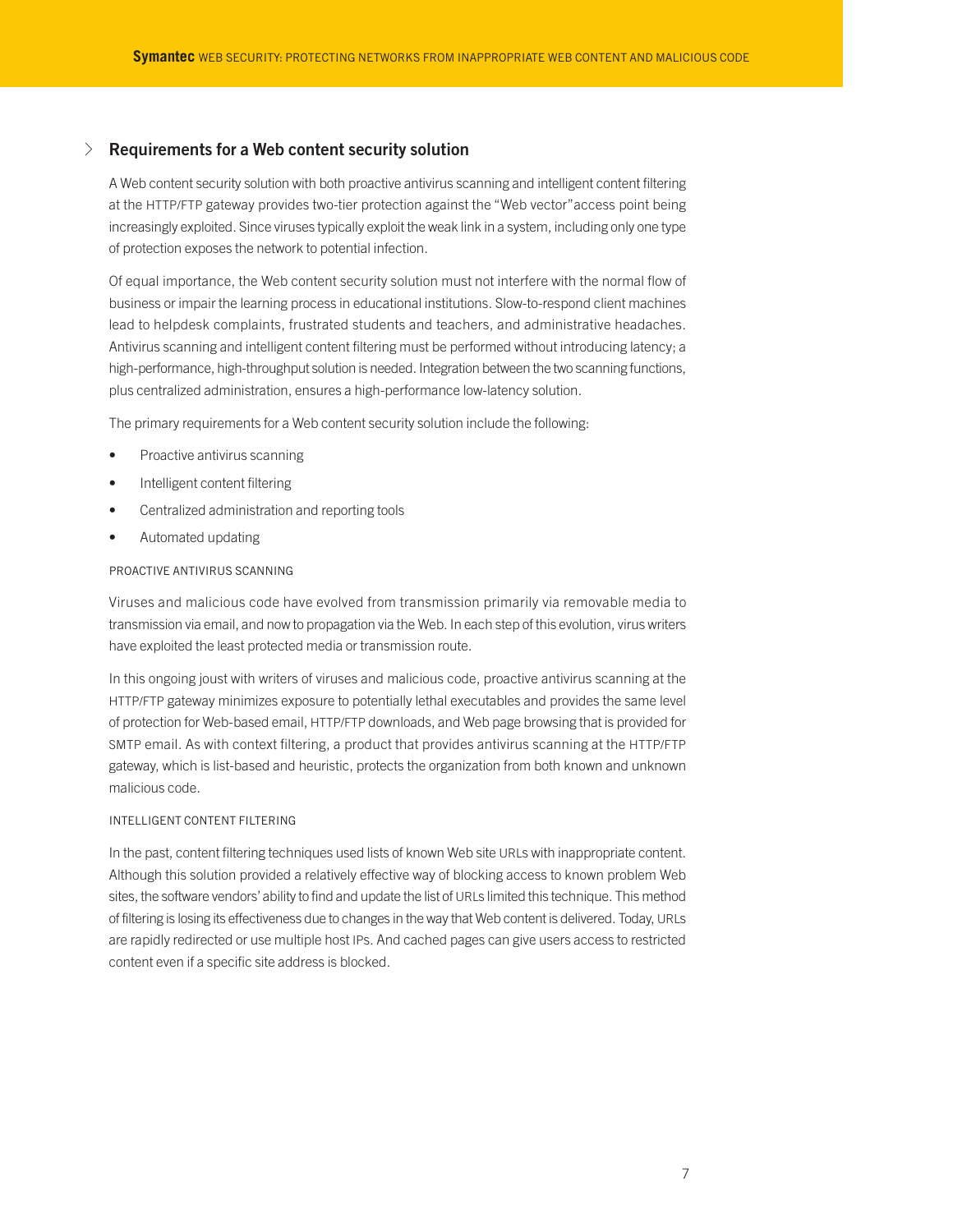Intelligent content filtering combines list-based URL blocking with heuristic analysis—a technique similar to methods used in some advanced virus protection products. Heuristic analysis checks for keywords within the HTML page and compares word relationships to understand the context of the keywords.

Keyword filtering, without checking for context, might unnecessarily block sites that are part of a legitimate search request. For example, a student may initiate a search on breast cancer. Access to sites that include the word "breast"when found in association with the word "cancer"would be permitted. But without the ability to filter content intelligently, a medical site that contained the word "breast" might be blocked as a potential pornographic site. The Gamble House, an example of Greene and Greene architecture in Pasadena, California, provides another example. Without contextual filtering capabilities, a search for Gamble House might be perceived as an illegal gaming activity.

In addition to traditional URL filtering, content filtering has assumed new meaning in the wake of threats such as Nimda. In a Web site-based viral attack, content filtering also enables administrators to deny access to legitimate sites with known infections.

Besides providing protection from inappropriate material and potentially infected sites, content filtering improves network performance by reducing the amount of Web-based traffic that passes through the firewall and across the network. Reducing traffic flow enhances the overall reliability and security of these critical services.

Further, content filtering can enable administrators to block access to Web sites that offer potentially harmful hacker programs and other malicious programs. Although most malicious code reaches corporate networks inadvertently, without content filtering disgruntled employees could access the large number of hacker-oriented sites and download tools.

### CENTRALIZED ADMINISTRATION AND REPORTING TOOLS

IT organizations also need flexible, centralized administration and reporting tools. Sufficient granularity, particularly in the area of access permissions, is required to address an organization's needs and respond to change. Examples of granularity include time-of-day, type-of-user, geographic location, and need-to-know categories.

A product that includes automated alerts to notify IT administrators when it detects multiple attempts to access restricted sites is required. For example, if an employee seeks access to hacker sites in search of destructive tools, the administrator is notified automatically.

#### AUTOMATIC UPDATING

A content security program is only as effective as its last update. With the rapid pace of change in the Internet environment, automatic updates are a requirement for any network security system. Updates include the identification of new malicious code and URL addresses for Web sites with inappropriate content. Security products that allow system administrators to update and add new scan engines without redeploying the software provide effective protection.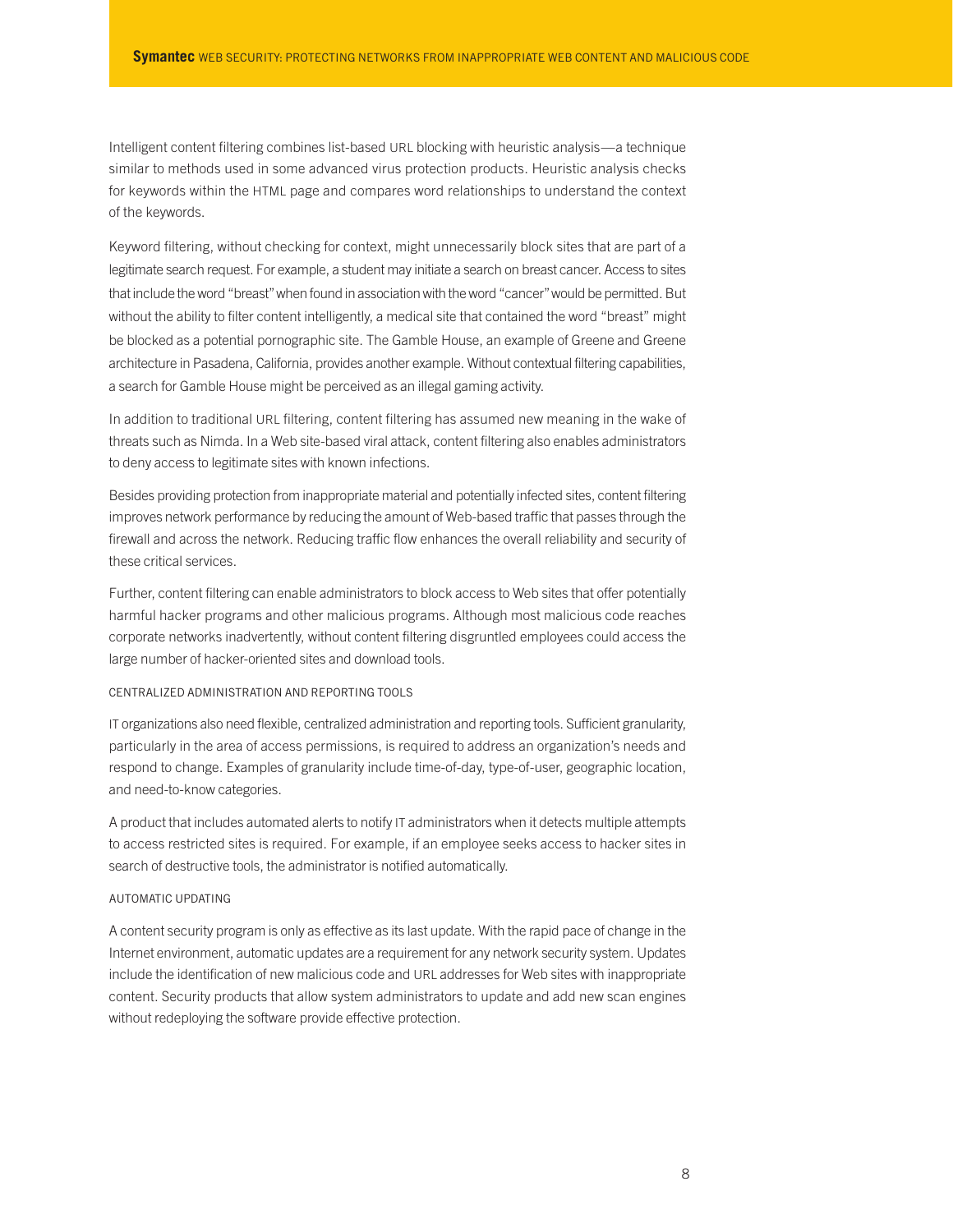## √ **Symantec Web Security: Integrated virus protection and content filtering**

Symantec™ Web Security provides both content filtering and antivirus protection for enhanced content security at the Web gateway. By including both filtering and antivirus capabilities in a single integrated product, Symantec provides a high-performance low-latency solution. Symantec Web Security includes the following features:

- List-based and heuristic filtering
- Up-to-date protection through Symantec technologies
- Centralized administration and auditing tools

#### LIST-BASED AND HEURISTIC FILTERING

Symantec Web Security features a two-level "safety-net" with list-based and heuristic filtering that blocks inappropriate Web content and malicious code (see Figure 1). The first level determines whether the URL is allowed (based on a URL list and established permissions). The second level determines if the incoming content is truly"clean"—free of malicious or inappropriate content. Both (virus and content) scans on inbound content are achieved in a single pass, resulting in a high-performance product for protecting the Web gateway.

The patented content analysis technology, Dynamic Document Review™ (DDR), analyzes word relationships in 14 languages, preventing a user in the United States from circumventing the organization's AUP (Acceptable Use Policy) by using a language other than English.

#### UP-TO-DATE PROTECTION THROUGH SYMANTEC TECHNOLOGIES

Symantec owns both the content filtering and antivirus technologies used in Symantec Web Security. Because the research, development, and support of all antivirus technologies, international URL filter lists, and patented multi-lingual DDR content-analysis technology is conducted in-house, users are assured of the most effective, up-to-date protection. Regular, automated updates are included with the product.



Figure 1. Symantec Web Security supports two levels of integrated scanning.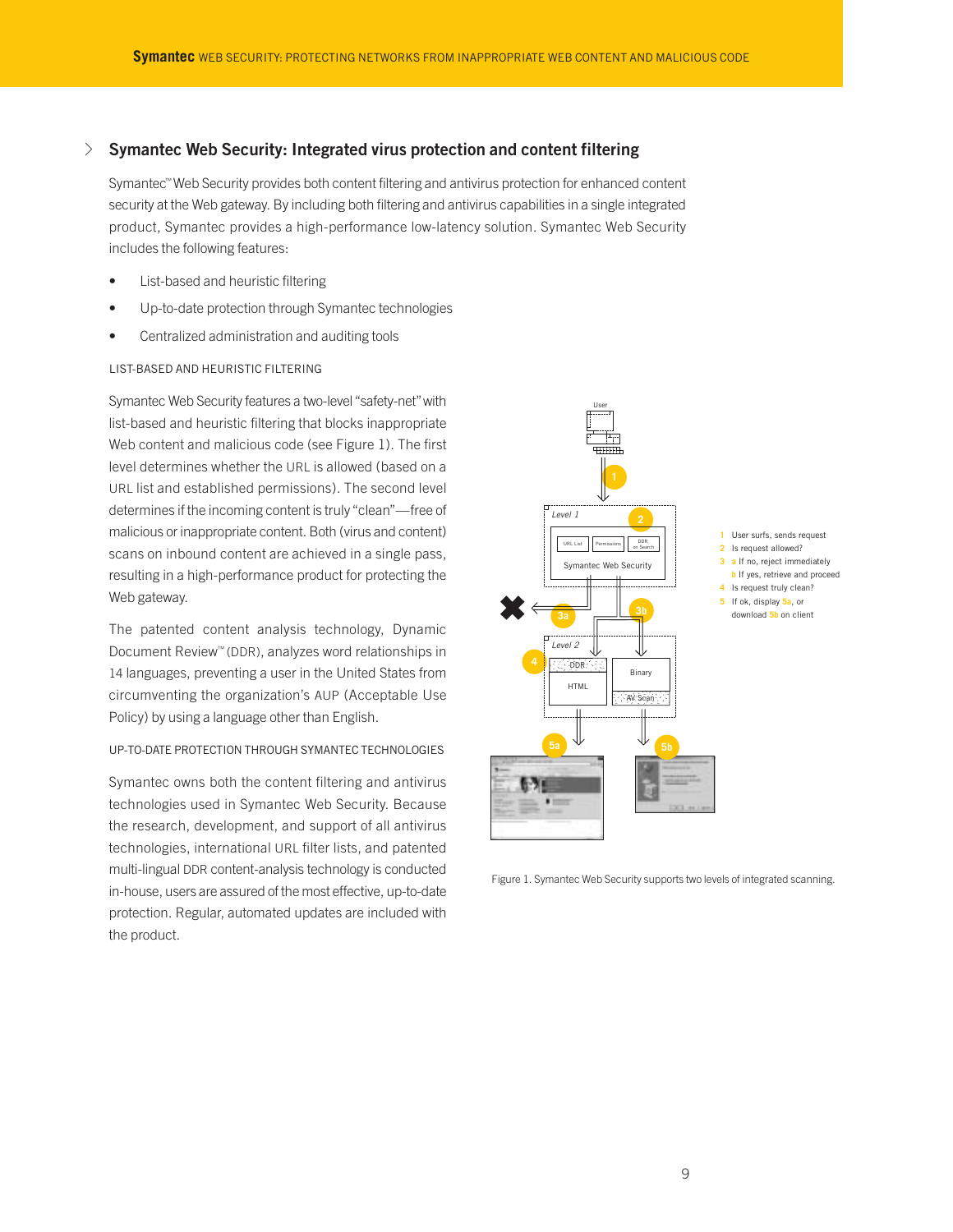In addition, Symantec™ Web Security leverages the following Symantec response technologies for automatic virus detection and protection:

- Norton AntiVirus Extensible Engine Technology (NAVEX™) is a modular virus-scanning engine that reprograms the Norton AntiVirus™engine to detect new classes of viruses—without having to uninstall existing software or redeploy new software. All Symantec antivirus products can be upgraded regardless of server platform and without the need to shut down the scanner or reboot the system. NAVEX and the Symantec Digital Immune System™ensure the highest level of automatic virus detection and protection.
- The Symantec Striker™ detection system patrols the enterprise for worms, malicious code, and mobile code. Striker offers multi-level detection and high-speed resolution by applying profiles that can identify entire classes of viruses.
- Symantec Bloodhound™ technology is capable of detecting 80% of new and unknown executable file viruses including malicious mobile code.
- LiveUpdate™provides scheduled or on-demand updates to assure protection without interruption of daily activities.

#### CENTRALIZED ADMINISTRATION AND AUDITING TOOLS

Symantec Web Security centralized server-based management allows IT administrators to create customized browsing profiles based on individuals, PCs, and groups. A high level of granularity is provided, allowing access according to time-of-day, title, geographic location, or need-to-know. Predefined content categories including pornography, sports, gambling, and news are provided for easy filtering. Other categories can be easily established to match the needs of the organization.

Web activity is monitored, logged, and analyzed so that even when sites are not blocked the organization can monitor Web content being accessed. Auditing tools help assess adherence to the organization's Internet policies and automated alerting tools help guard against illegal activity, such as access to hacker sites.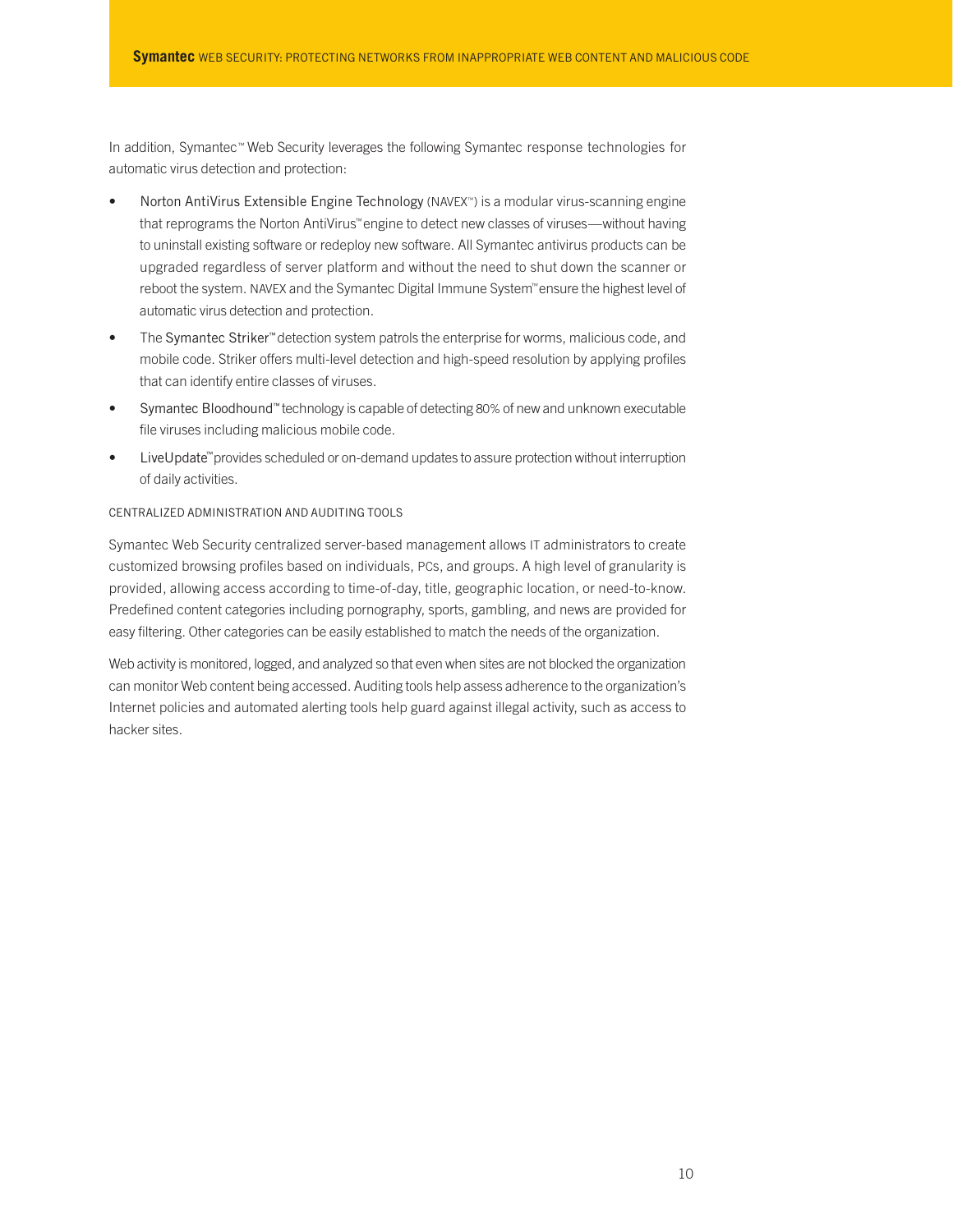## √ **Summary**

Evolving Web-based threats necessitate an integrated, multi-faceted network security solution. Proactive virus protection at the HTTP/FTP gateway, which complements email-based protection, coupled with content filtering has become a requirement to ensure secure networks in enterprise and academic environments.

Symantec™ Web Security secures an organization's Web traffic with high-performance, low-latency scanning for viruses and inappropriate content at the gateway. By combining list-based prevention with heuristic content analysis for both virus protection and content filtering, Symantec Web Security improves network performance and user productivity while eliminating malicious code and inappropriate content.

## √ **References**

- 1. ICSA Labs 6th Annual Computer Virus Prevalence Survey 2000.
- 2. Berg, Al. "Pulling the Plug on Surfing and Spam," Information Security, April 2000.